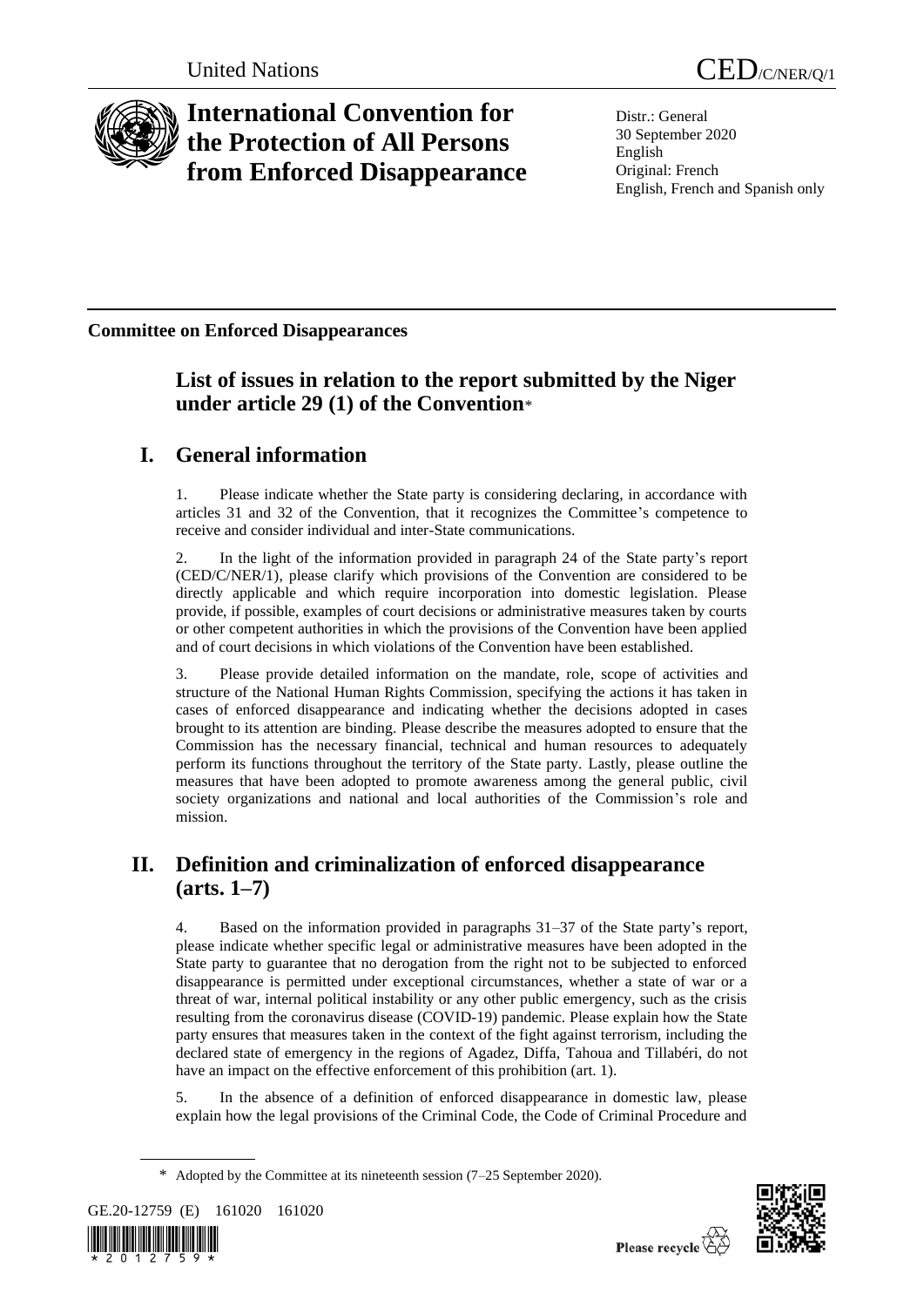the Code of Military Justice mentioned in the State party's report are applied in cases of enforced disappearance. Please provide specific examples of their application (art. 2).

6. Please provide updated statistical data, disaggregated by sex, age, nationality, ethnic origin, religious affiliation and occupation of the victim, on the number of persons reported as missing in the State party since the entry into force of the Convention, specifying the date and place of their disappearance and the number of persons who have subsequently been found. Please indicate the number of cases in which there was some form of State involvement within the meaning of article 2 of the Convention. Please describe the methodology used to arrive at these figures (arts. 1 and 12).

7. In the light of the information provided in paragraphs 52 and 53 of the State party's report, please indicate whether any complaints have been lodged regarding acts within the meaning of article 2 of the Convention that were carried out by persons or groups of persons acting without the authorization, support or acquiescence of the State. If so, please provide disaggregated data on the investigations conducted and their outcome, in particular any penalties imposed on the perpetrators and any redress, including rehabilitation, provided to the victims. Please also indicate whether there have been any complaints of cases of human trafficking that may fall under articles 2 and 3 of the Convention and, if so, what measures have been taken to investigate and punish the perpetrators and to provide adequate compensation and rehabilitation to the victims (arts. 2, 3, 12 and 24).

8. Please provide information on the progress made on the bill on enforced disappearance, indicating the time frame envisaged for its adoption and entry into force. Please also provide information on the content of this bill, in particular with regard to the inclusion of enforced disappearance as a separate offence in accordance with articles 2 and 4 of the Convention, and on the penalties and aggravating and mitigating circumstances provided for in the bill (arts. 2, 4 and 7).

9. Please provide information on the specific measures taken to hold criminally responsible any person who commits, orders, solicits or induces the commission of, attempts to commit, is an accomplice to or participates in an enforced disappearance, including a superior under the circumstances described in article 6 (1) (b) of the Convention. In addition, please specify whether there is legislation or case law concerning the prohibition against invoking an order or an instruction from any public authority to justify an offence of enforced disappearance and whether domestic law specifically prohibits orders or instructions prescribing, authorizing or encouraging enforced disappearance. Furthermore, please provide information on the safeguards in place under domestic legislation to ensure that a person who refuses to obey an order to commit an act of enforced disappearance will not be punished (art. 6).

10. Please indicate whether all the mitigating circumstances referred to in article 7 (2) (a) of the Convention and the aggravating circumstances referred to in article  $7(2)$  (b) are taken into account in cases of enforced disappearance (art. 7).

#### **III. Judicial procedure and cooperation in criminal matters (arts. 8–15)**

11. In view of the fact that enforced disappearance is not yet provided for in the Criminal Code as a separate crime, please provide information on how the State party intends to ensure that the statute of limitations for criminal prosecution and punishment in cases of enforced disappearance is of long duration and is proportionate to the seriousness of this offence and that the continuous nature of the offence is taken into account. Please also specify what safeguards are in place to ensure that statutory limitations are not applied to criminal, civil or administrative actions brought by victims in exercise of their right to an effective remedy (art. 8).

12. In the light of the information provided in paragraph 88 of the State party's report, please provide information on the competent authorities and procedures for dealing with the crime of enforced disappearance, in accordance with the obligations arising from article 9 of the Convention. If possible, please give examples of specific cases (art. 9).

13. In the light of the information provided in paragraph 90 of the State party's report, please specify whether, in cases where the criminal offence of enforced disappearance is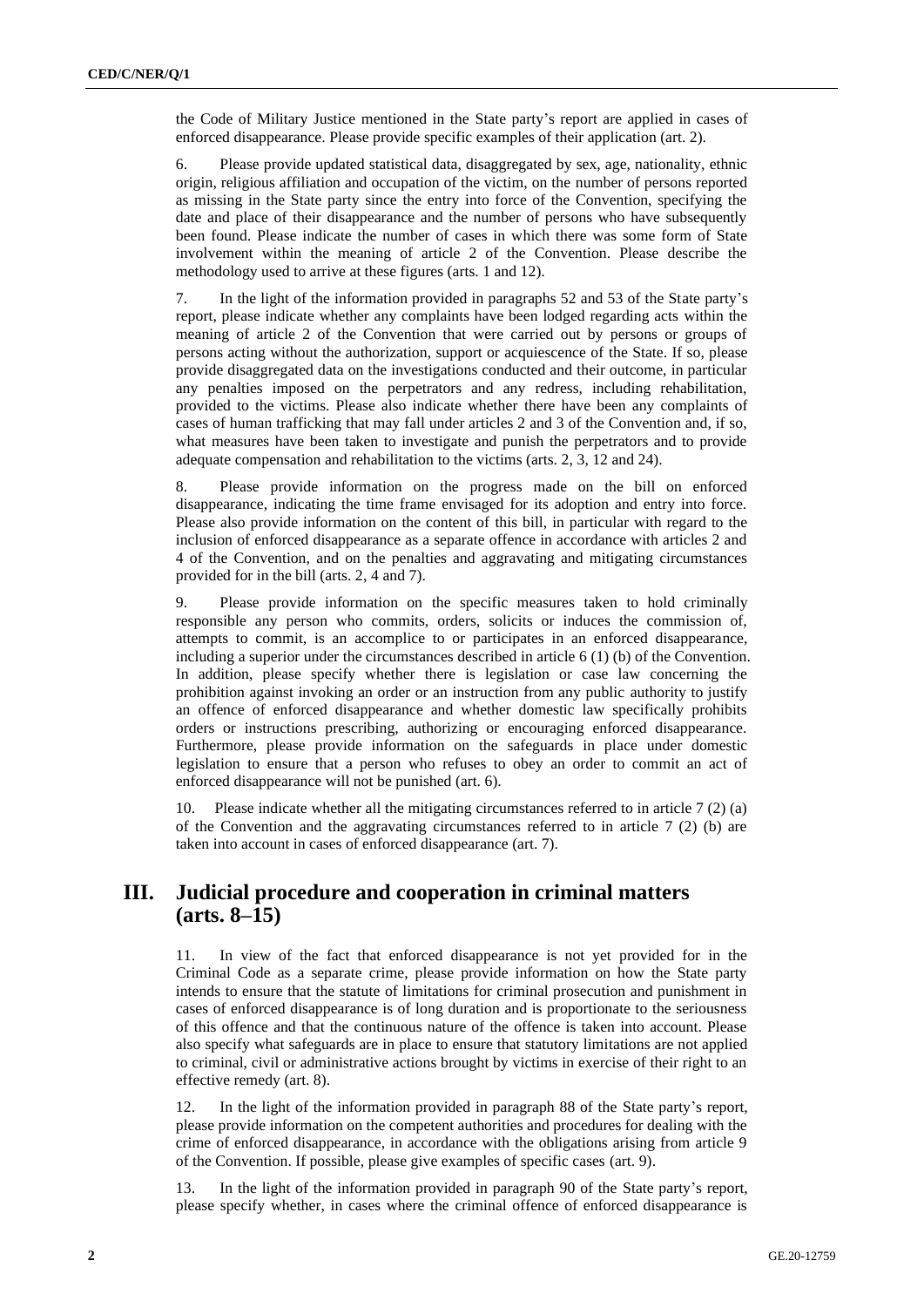not covered by domestic law, the exercise of jurisdiction could be based on the Convention. Please also specify which legal provisions would allow national courts to exercise extraterritorial jurisdiction in cases of enforced disappearance. Furthermore, please indicate whether a refusal of extradition could be based on any provision relating to the immunity granted to certain categories of persons or officials (arts. 9, 10, 11 and 13).

14. Please provide further information on the procedure and measures that have been introduced in order to ensure that allegations of enforced disappearance are examined promptly and investigated thoroughly and impartially, and that a determination is reached as to the fate of the disappeared persons. Please indicate whether there is any possibility for criminal investigation officers to open ex officio investigations into cases of enforced disappearance and, if so, please explain the procedure provided for (art. 12).

15. Please specify if domestic law provides for mechanisms to ensure that the complainant, witnesses, relatives of the disappeared person and their defence counsel, as well as persons participating in the investigation into an enforced disappearance, are protected against all ill-treatment or intimidation as a consequence of the complaint or any evidence given. Please also specify whether procedural mechanisms have been put in place to exclude from an investigation into an enforced disappearance any civilian or military force responsible for the maintenance of law and order if one or more of its members are implicated in the case (art. 12).

16. With reference to the allegations received by the Committee that enforced disappearances were committed by law enforcement officers of the Niger in the context of Operation Almahou, conducted between 27 March and 2 April 2020, please provide information on the measures taken to clarify the fate of those who were arrested and the disappeared persons. Please also specify whether a judicial or administrative investigation has been undertaken into these events and whether liability has been established and, if so, indicate what penalties, if any, have been imposed (art. 12).

#### **IV. Measures to prevent enforced disappearances (arts. 16–23)**

17. Please provide information on the procedures for refoulement and expulsion, including information on the authorities authorized to order the expulsion or refoulement of persons. Please indicate whether it is possible to appeal against an expulsion or refoulement decision. Please also provide detailed information about the mechanisms and criteria used in the context of procedures of expulsion, return, surrender and extradition to evaluate and verify the risk of being subjected to enforced disappearance. Lastly, please indicate whether the State party is considering explicitly incorporating into its domestic legislation a prohibition on the expulsion, refoulement, surrender or extradition of a person in the event that there are substantial grounds for believing that he or she is in danger of being subjected to enforced disappearance (art. 16).

18. Please clarify, in practice, how the State party ensures that secret or unofficial detention is not used, including in the context of the crisis resulting from the COVID-19 pandemic. In the light of the information provided in paragraph 148 of the State party's report, please provide further information on the content and status of the bill on the establishment of a national mechanism for the prevention of torture (art. 17).

19. Please describe measures taken to ensure that all persons deprived of their liberty, from the outset of their deprivation of liberty and regardless of the offence with which they are charged, have access to a lawyer, can inform their family or any other person of their choice of their deprivation of liberty and, in the case of foreign nationals, can communicate with their consular authorities, including in the context of the COVID-19 pandemic. In this context, in view of reports of arrests of journalists, human rights defenders and persons, including children, suspected of belonging to terrorist organizations, please provide information on concrete measures adopted to ensure that such arrests or detentions are not arbitrary and that detained persons have access to all the guarantees provided for in articles 17, 18 and 20 of the Convention. Please also provide information on the status of investigations, if any, into these allegations and on any prosecutions and disciplinary action taken.

20. In the light of the information in paragraph 136 of the State party's report on combating terrorism, please provide information on the specific conditions under which